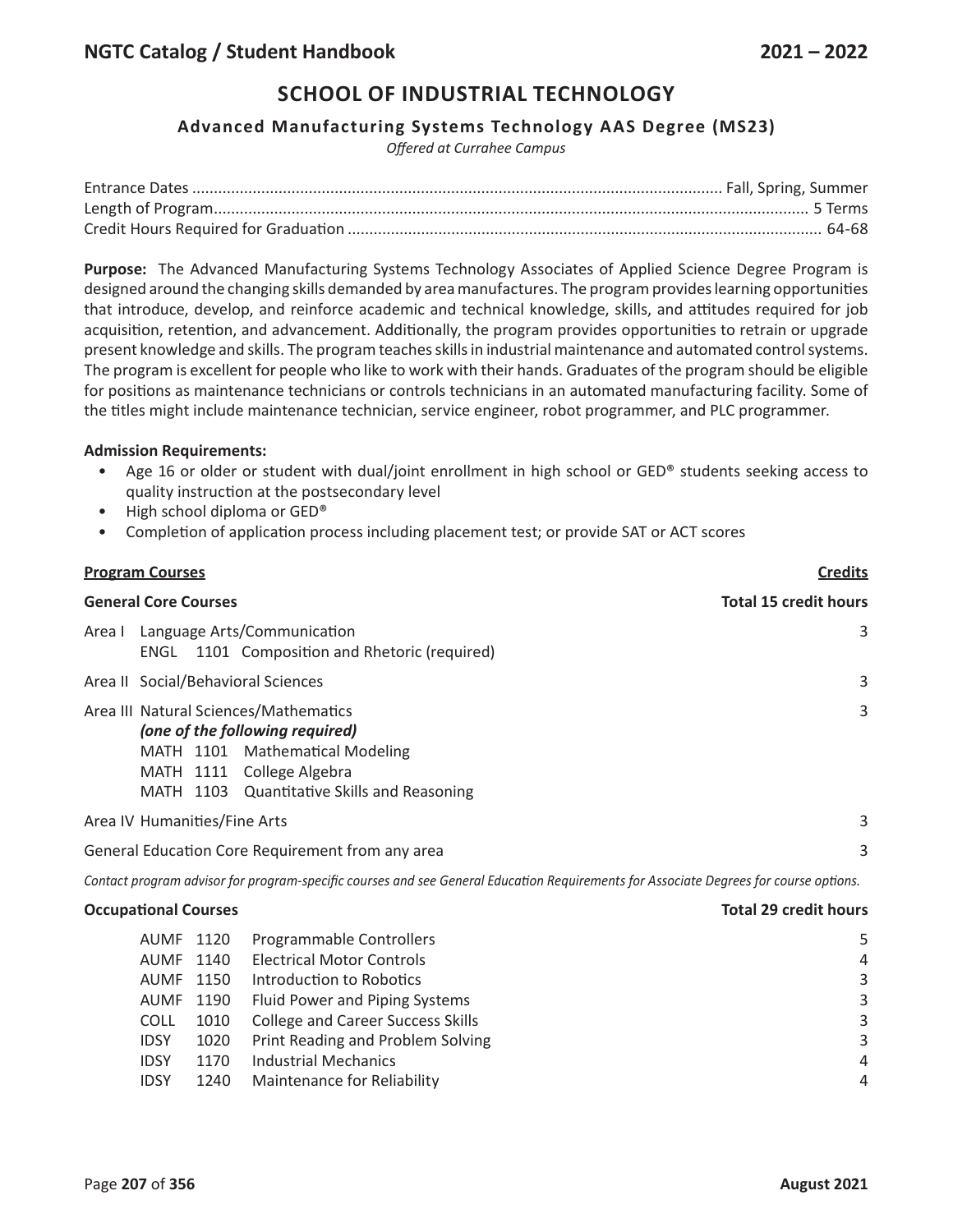### *Select one of the following specializations*

| <b>Automated Control Systems</b> |                  |      |                                                     | <b>Total of 17 hours</b> |
|----------------------------------|------------------|------|-----------------------------------------------------|--------------------------|
|                                  | <b>IDSY</b>      | 1130 | <b>Industrial Wiring</b>                            | 4                        |
|                                  | AUMF             | 1170 | <b>AC/DC Circuit Fundamentals</b>                   | 4                        |
|                                  | <b>AUMF</b>      | 1220 | HMI's and Industrial Networking                     | 4                        |
|                                  | <b>AUMF</b>      | 2060 | Work Cell Design Laboratory                         | 2                        |
|                                  | <b>OR</b>        |      |                                                     |                          |
|                                  | <b>AUMF</b>      | 2210 | <b>Smart Factory Networking and Sensors</b>         | (4)                      |
|                                  | <b>AND</b>       |      |                                                     |                          |
|                                  | <b>AUMF</b>      | 2500 | Manufacturing Operations Intern/Practicum           | 3                        |
|                                  | <b>OR</b>        |      |                                                     |                          |
|                                  | <b>AUMF 2200</b> |      | Mechatronic Systems Programming and Troubleshooting | (5)                      |
| <b>Industrial Maintenance</b>    |                  |      |                                                     | <b>Total of 17 hours</b> |
|                                  | <b>IDSY</b>      | 1130 | <b>Industrial Wiring</b>                            | 4                        |
|                                  | <b>AUMF</b>      | 1160 | <b>Industrial Metalworking</b>                      | 4                        |

|  | AUMF 1160 Industrial Metalworking                   | 4 |
|--|-----------------------------------------------------|---|
|  | AUMF 1170 AC/DC Circuit Fundamentals                | Δ |
|  | AUMF 2060 Work Cell Design Laboratory               |   |
|  | AUMF 2500 Manufacturing Operations Intern/Practicum |   |

Estimated cost of books and supplies for full program is approximately \$2,000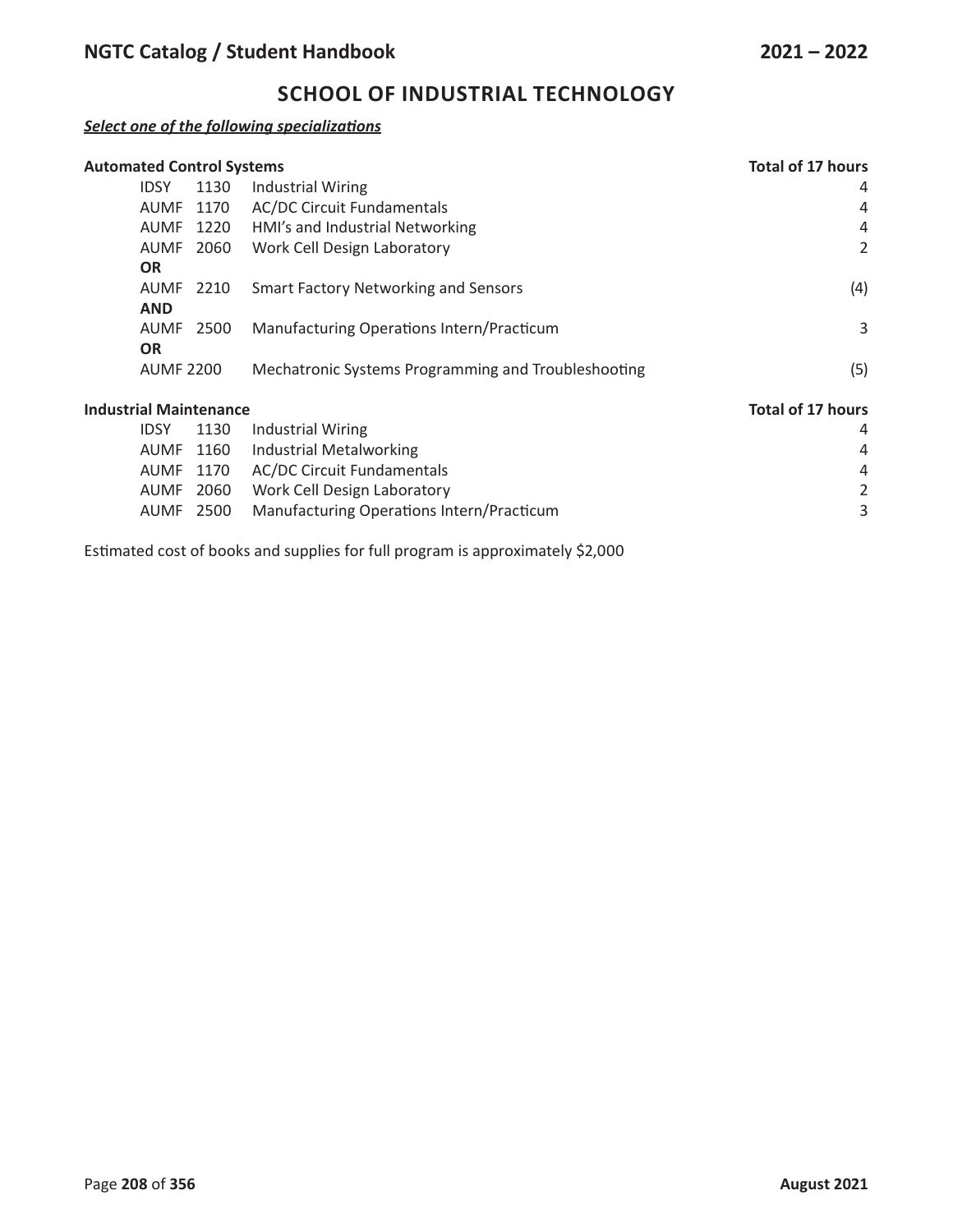### **Advanced Manufacturing Systems Technology Diploma (AMS2)**

*Offered at Currahee Campus*

**Purpose:** The Advanced Manufacturing Systems Technology diploma program is designed around the changing skills demanded by area manufactures. The program provides learning opportunities that introduce, develop, and reinforce academic and technical knowledge, skills, and attitudes required for job acquisition, retention, and advancement. Additionally, the program provides opportunities to retrain or upgrade present knowledge and skills. The program teaches skills in industrial maintenance or automated control systems. The program is excellent for people who like to work with their hands. Graduates of the program should be eligible to work as maintenance technicians or controls technicians in an automated manufacturing facility. Some of the titles might include maintenance technician, service engineer, robot programmer, and PLC programmer.

#### **Admission Requirements:**

- Age 16 or older or student with dual/joint enrollment in high school or GED® students seeking access to quality instruction at the postsecondary level
- High school diploma or GED®
- Completion of application process including placement test; or provide SAT or ACT scores

| <b>Program Courses</b>           |                     |              |                                                                | <b>Credits</b>               |
|----------------------------------|---------------------|--------------|----------------------------------------------------------------|------------------------------|
| <b>Basic Skills Courses</b>      |                     |              |                                                                | <b>Total 9 credit hours</b>  |
|                                  | <b>COLL</b>         | 1010         | <b>College and Career Success Skills</b>                       | 3                            |
|                                  | ENGL<br><b>MATH</b> | 1010<br>1012 | Fundamentals of English I<br><b>Foundations of Mathematics</b> | 3<br>3                       |
| <b>Occupational Courses</b>      |                     |              |                                                                | <b>Total 22 credit hours</b> |
|                                  | AUMF                | 1120         | Programmable Controllers                                       | 5                            |
|                                  | <b>AUMF</b>         | 1140         | <b>Electrical Motor Controls</b>                               | 4                            |
|                                  | <b>AUMF</b>         | 1150         | Introduction to Robotics                                       | 3                            |
|                                  | <b>AUMF</b>         | 1190         | Fluid Power and Piping Systems                                 | 3                            |
|                                  | <b>IDSY</b>         | 1020         | Print Reading and Problem Solving                              | 3                            |
|                                  | <b>IDSY</b>         | 1170         | <b>Industrial Mechanics</b>                                    | 4                            |
|                                  |                     |              | Select one of the following specializations                    |                              |
| <b>Automated Control Systems</b> |                     |              |                                                                | Total of 12 hours            |
|                                  | <b>IDSY</b>         | 1130         | <b>Industrial Wiring</b>                                       | 4                            |
|                                  | <b>AUMF</b>         | 1170         | <b>AC/DC Circuit Fundamentals</b>                              | 4                            |
|                                  | <b>AUMF</b>         | 1220         | HMI's and Industrial Networking                                | 4                            |
| <b>Industrial Maintenance</b>    |                     |              |                                                                | <b>Total of 12 hours</b>     |
|                                  | <b>IDSY</b>         | 1130         | <b>Industrial Wiring</b>                                       | 4                            |
|                                  | <b>AUMF</b>         | 1160         | Industrial Metalworking                                        | 4                            |
|                                  | <b>AUMF</b>         | 1170         | <b>AC/DC Circuit Fundamentals</b>                              | 4                            |

Estimated cost of books and supplies for full program is approximately \$2,000.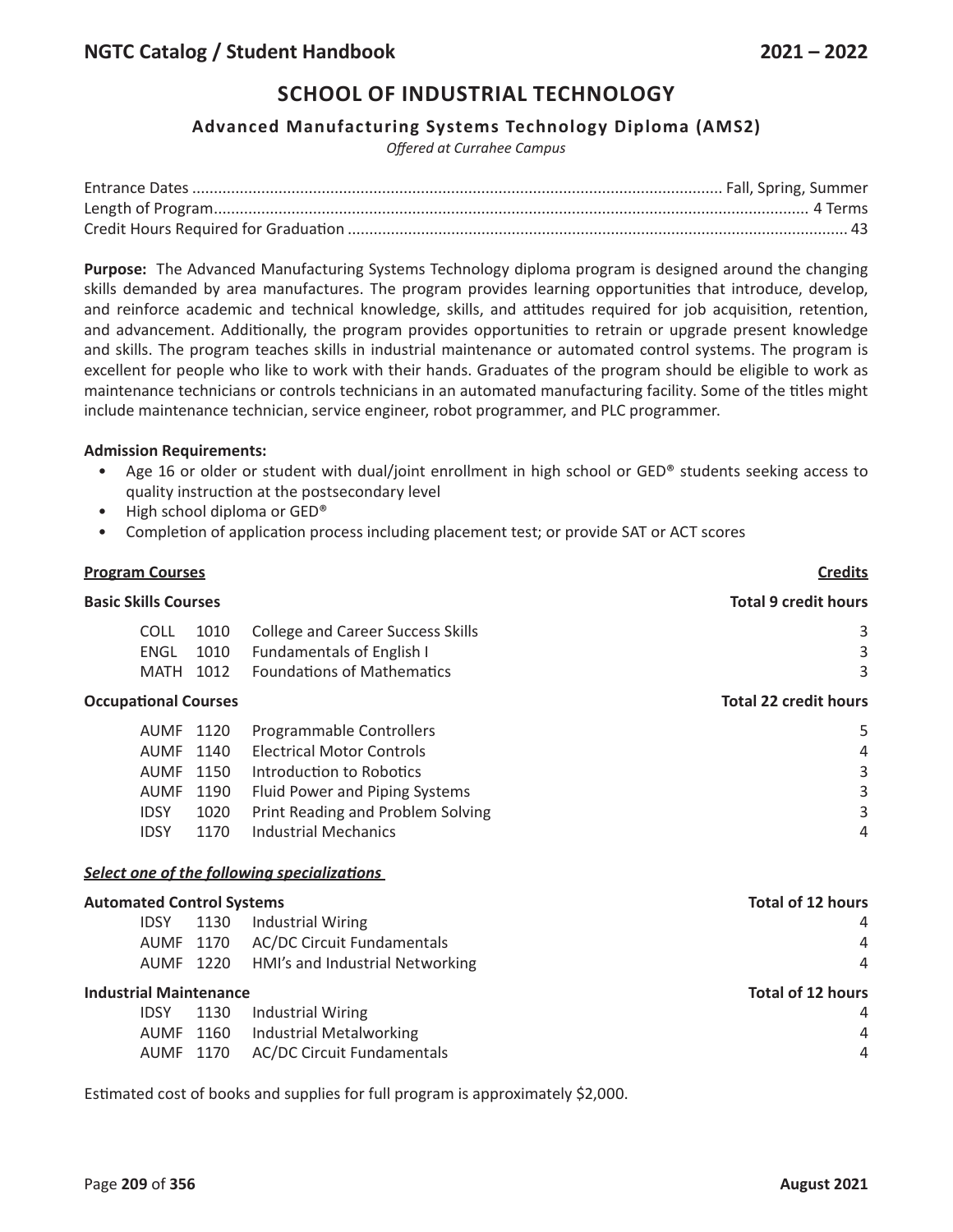### **Electrical Maintenance Technician Certificate (EM81)**

*Offered at Currahee Campus*

**Purpose:** The Electrical Maintenance Technician certificate program provides instruction in industrial systems electrical inspection, maintenance, service, and repair. Topics include DC and AC fundamentals, motor controls, magnetic starters and braking systems, PLCs, and industrial wiring procedures.

#### **Admission Requirements:**

- Age 16 or older or student with dual/joint enrollment in high school or GED® students seeking access to quality instruction at the postsecondary level
- High school diploma or GED®
- Completion of application process including placement test; or provide SAT or ACT scores

#### **Program Courses Credits**

|  | IDFC 1011 Direct Current              | 3              |
|--|---------------------------------------|----------------|
|  | IDSY 1105 AC Circuit Analysis         | 3              |
|  | IDSY 1110 Industrial Motor Controls I | $\overline{A}$ |
|  | IDSY 1120 Basic Industrial PLCs       | $\overline{A}$ |
|  | IDSY 1130 Industrial Wiring           | Δ              |
|  |                                       |                |

Estimated cost of books and supplies for full program is approximately \$500.

### **Electrical Systems Assistant Certificate (ESA1)**

*Offered at Currahee Campus*

**Purpose:** The Electrical Systems Assistant certificate program provides students with the occupational knowledge and skills necessary for entry-level employment as an electrician. Topics include mathematical applications, safety procedures, and direct and alternating current fundamentals.

#### **Admission Requirements:**

- Age 16 or older or student with dual/joint enrollment in high school or GED® students seeking access to quality instruction at the postsecondary level
- High school diploma or GED®
- Completion of application process including placement test; or provide SAT or ACT scores

| <b>Program Courses</b> |             |  | Credits                                 |     |
|------------------------|-------------|--|-----------------------------------------|-----|
|                        | <b>IDFC</b> |  | 1007 Industrial Safety Procedures       |     |
|                        |             |  | MATH 1012 Foundations of Mathematics    | 3   |
|                        |             |  | Select one of the following DC courses: |     |
|                        | IDEC.       |  | 1011 Direct Current I                   | 3   |
|                        | <b>IDSY</b> |  | 1101 DC Circuit Analysis                | (3) |
|                        | <b>AND</b>  |  |                                         |     |
|                        |             |  | Select one of the following AC courses: |     |
|                        | ELTR        |  | 1020 Alternating Current Fundamentals   | 3   |
|                        | <b>IDFC</b> |  | 1012 Alternating Current I              | (3) |
|                        | <b>IDSY</b> |  | 1105 AC Circuit Analysis                | (3) |
|                        |             |  |                                         |     |

Estimated cost of books and supplies for full program is approximately \$500.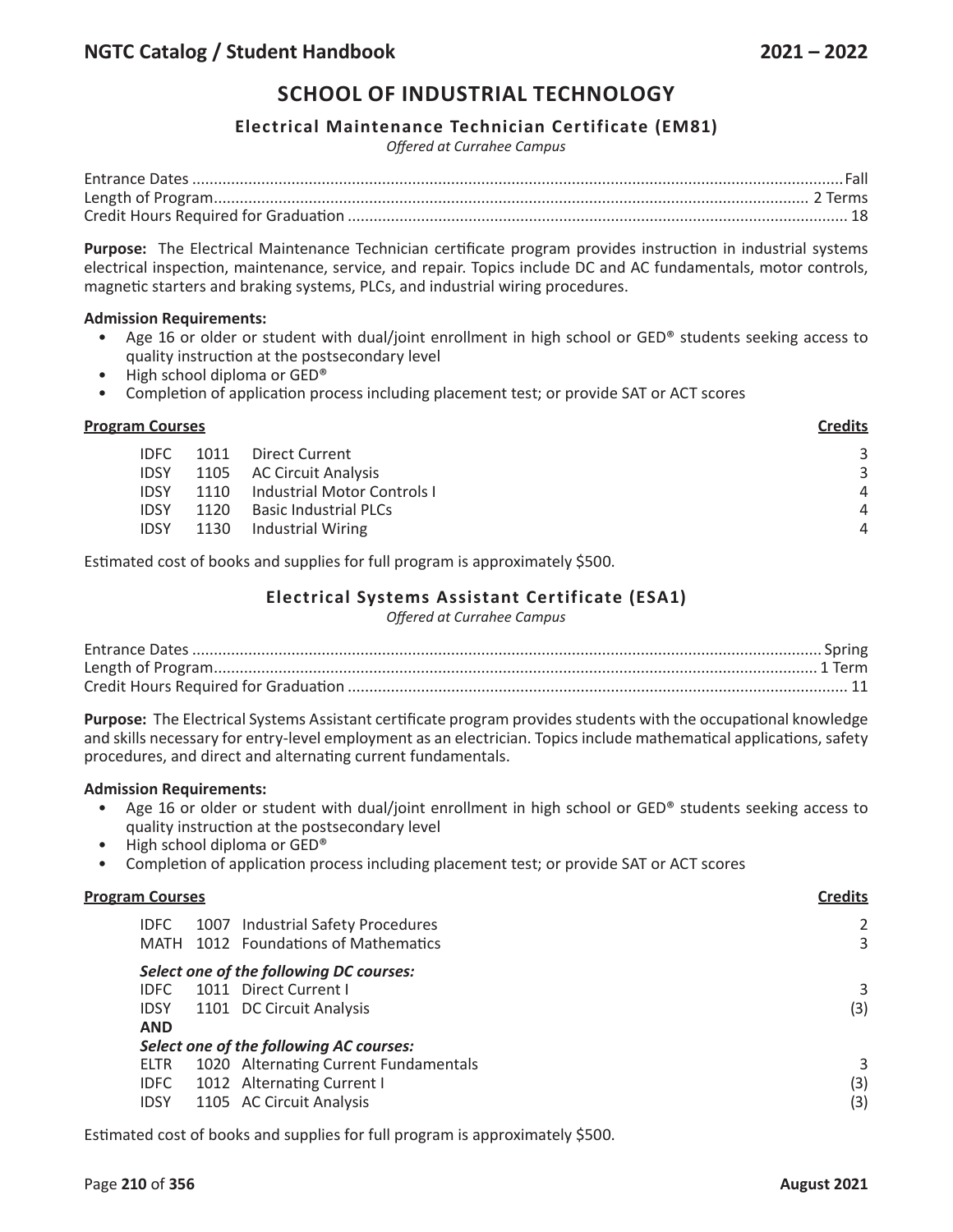## **Industrial Electrician Certificate (IE41)**

*Offered at Currahee Campus*

**Purpose:** The Industrial Electrician certificate program prepares students for employment using basic electrical maintenance skills. Instruction is provided in the occupational areas of industrial safety, direct and alternating current principles, and industrial wiring.

#### **Admission Requirements:**

- Age 16 or older or student with dual/joint enrollment in high school or GED® students seeking access to quality instruction at the postsecondary level
- High school diploma or GED®
- Completion of application process including placement test; or provide SAT or ACT scores

| <b>Program Courses</b><br><b>IDSY</b> | <b>Credits</b><br>4                     |     |
|---------------------------------------|-----------------------------------------|-----|
|                                       | Select one of the following DC courses: |     |
| <b>IDFC</b>                           | 1011 Direct Current I                   | 3   |
| <b>IDSY</b>                           | 1101 DC Circuit Analysis                | (3) |
| <b>AND</b>                            |                                         |     |
|                                       | Select one of the following AC courses: |     |
| <b>ELTR</b>                           | 1020 Electrical Systems Basics I        | 3   |
| <b>IDFC</b>                           | 1012 Alternating Current I              | (3) |
| <b>IDSY</b>                           | 1105 AC Circuit Analysis                | (3) |
|                                       |                                         |     |

Estimated cost of books and supplies for full program is approximately \$500.

## **Industrial Fluid Power Technician Certificate (IF11)**

*Offered at Currahee Campus*

**Purpose:** The Industrial Fluid Power Technician Certificate Program prepares students to inspect, maintain, service and repair industrial mechanical systems, fluid power systems, and pumps and piping systems. Topics include safety procedures, mechanics, fluid power, and pumps and piping systems maintenance.

### **Admission Requirements:**

- Age 16 or older or student with dual/joint enrollment in high school or GED® students seeking access to quality instruction at the postsecondary level
- High school diploma or GED®
- Completion of application process including placement test; or provide SAT or ACT scores

| <b>Credits</b> |
|----------------|
| 4              |
| 4              |
|                |
|                |

Estimated cost of books and supplies for full program is approximately \$200.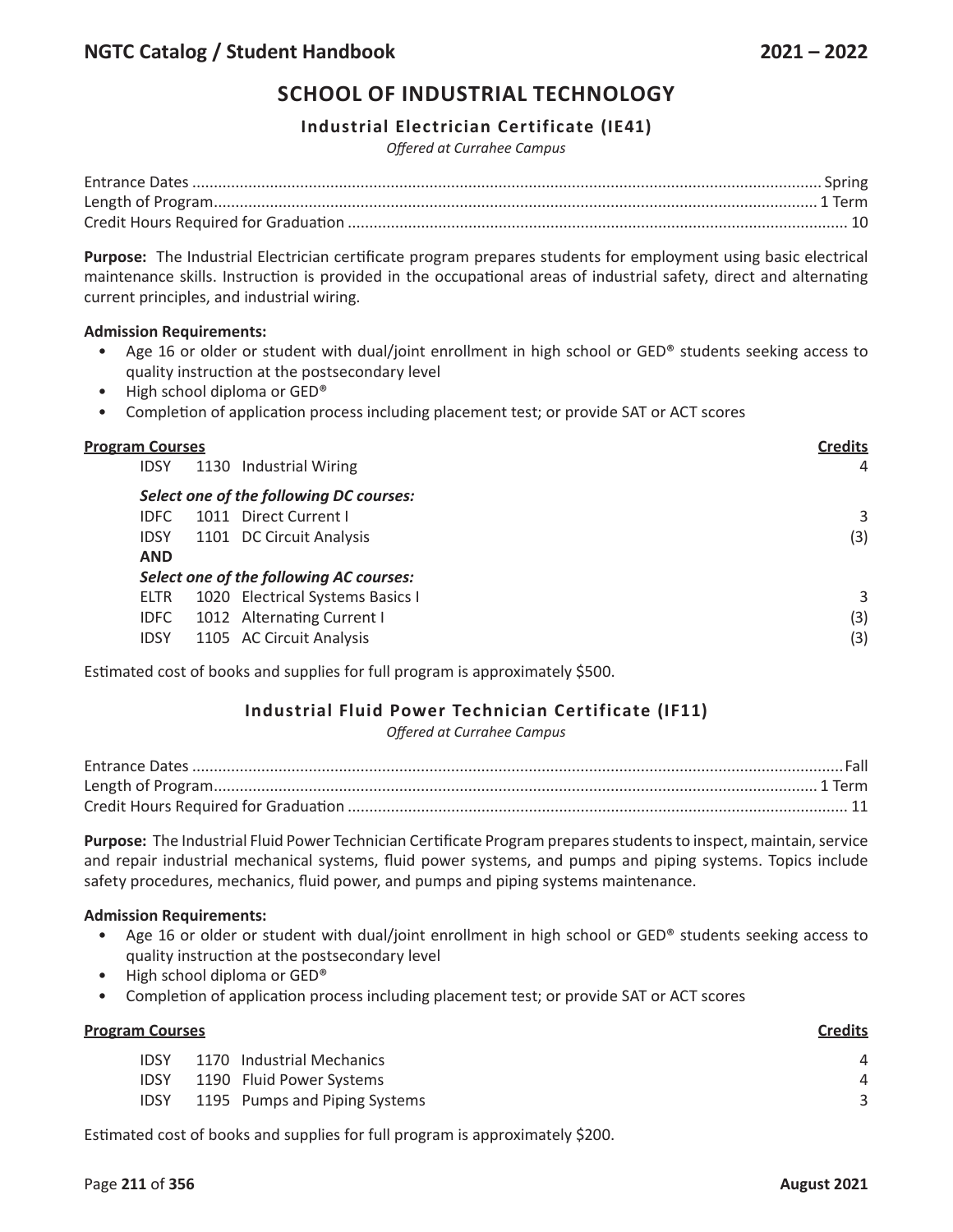### **Manufacturing Maintenance Mechanic Certificate (MA91)**

*Offered at Currahee Campus*

**Purpose:** The Manufacturing Maintenance Mechanic certificate provides students the opportunity to enter the workforce area of industrial maintenance with specializations in the areas of inspection, maintenance, service, and repair of industrial mechanical systems, fluid power systems, pumps, and piping systems. Topics include belt, gear and chain drive systems, speed reducers, transmissions, and various bearing installation, troubleshooting and repair, hydraulics and pneumatics, pumps, and piping system installation, troubleshooting and repair.

#### **Admission Requirements:**

- Age 16 or older or student with dual/joint enrollment in high school or GED® students seeking access to quality instruction at the postsecondary level
- High school diploma or GED®
- Completion of application process including placement test; or provide SAT or ACT scores

| <b>Program Courses</b> | <b>Credits</b>                         |   |
|------------------------|----------------------------------------|---|
|                        | AUMF 1190 Fluid Power Systems          |   |
| <b>IDSY</b>            | 1020 Print Reading and Problem Solving |   |
| <b>IDSY</b>            | 1170 Industrial Mechanics              | 4 |
|                        |                                        |   |

Estimated cost of books and supplies for full program is approximately \$200.

## **Manufacturing Motor Controls Technician Certificate (MM81)**

*Offered at Currahee Campus*

**Purpose:** The Manufacturing Motor Controls Technician certificate will provide students with the opportunity to enter the workforce area of industrial maintenance with specialized skills in the areas of electrical applications and maintenance of industrial motor controls. Topics include AC and DC theory, application and motors, circuits, manual and automatic controls, variable speed motor controls and other applications of industrial wiring.

#### **Admission Requirements:**

- Age 16 or older or student with dual/joint enrollment in high school or GED® students seeking access to quality instruction at the postsecondary level
- High school diploma or GED<sup>®</sup>
- Completion of application process including placement test; or provide SAT or ACT scores

| <b>Program Courses</b> |  | <b>Credits</b>                      |   |
|------------------------|--|-------------------------------------|---|
|                        |  | AUMF 1170 ACDC Circuit Fundamentals | Δ |
|                        |  | AUMF 1140 Electrical Motor Controls | Δ |
| <b>IDSY</b>            |  | 1130 Industrial Wiring              | Δ |
|                        |  |                                     |   |

Estimated cost of books and supplies for full program is approximately \$200.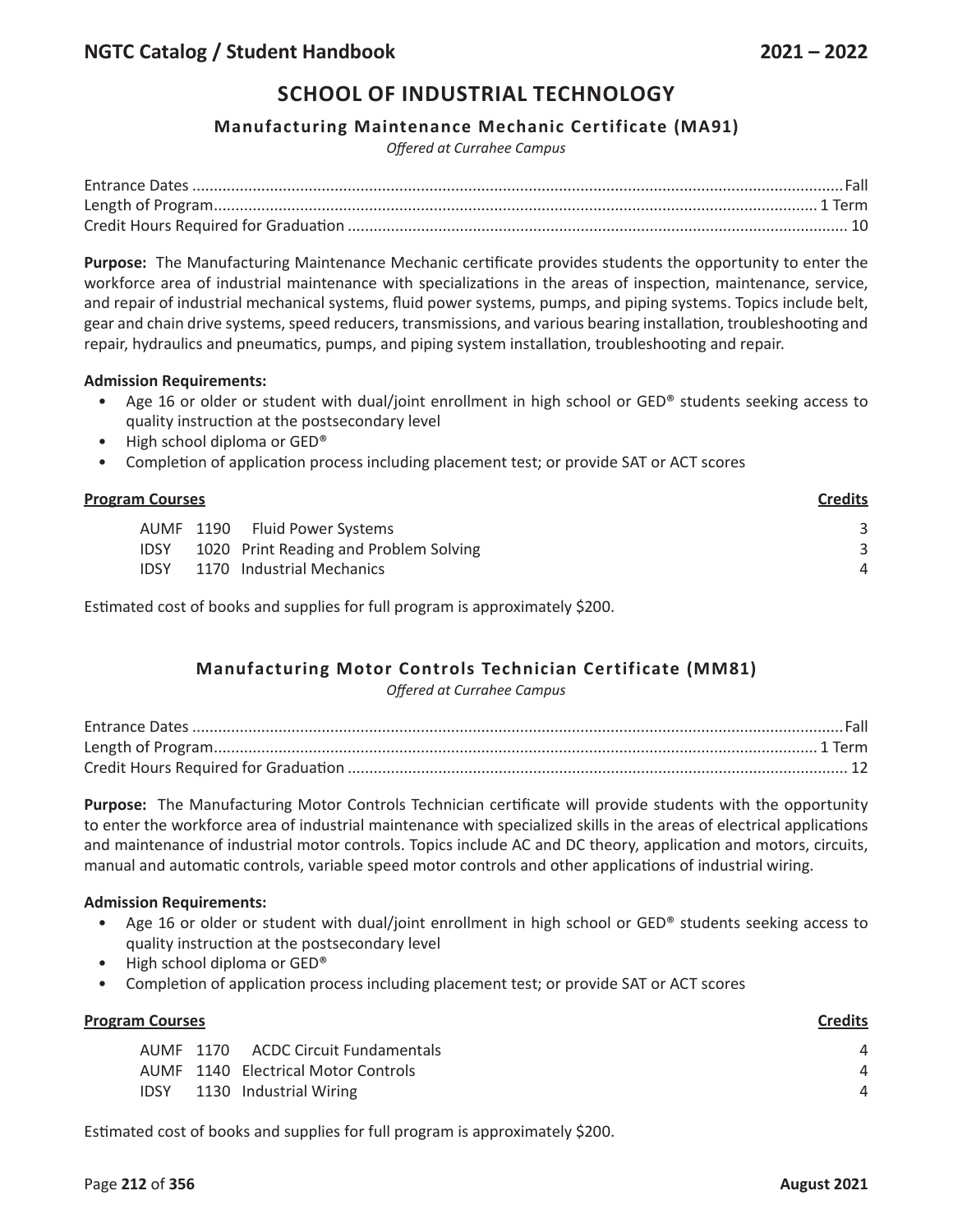### **Manufacturing Programmable Controls Technician Certificate (MPC1)**

*Offered at Currahee Campus*

**Purpose:** The Manufacturing Programmable Motor Controls Technician certificate provides students with the opportunity to enter the workforce area of industrial electro-mechanical maintenance specifically in areas of automated applications. Instruction is provided using industry standard equipment and industry recognized programming platforms. Topics include: ladder, function block and structured text programming, applications of industrial networking, focuses on network security, remote input and output devices and navigating software for troubleshooting and repair.

#### **Admission Requirements:**

- Age 16 or older or student with dual/joint enrollment in high school or GED® students seeking access to quality instruction at the postsecondary level
- High school diploma or GED®
- Completion of application process including placement test; or provide SAT or ACT scores

| <b>Program Courses</b> | <b>Credits</b>                            |   |
|------------------------|-------------------------------------------|---|
|                        | AUMF 1120 Programmable Controllers        |   |
|                        | AUMF 1220 HMI's and Industrial Networking | 4 |
|                        |                                           |   |

Estimated cost of books and supplies for full program is approximately \$200.